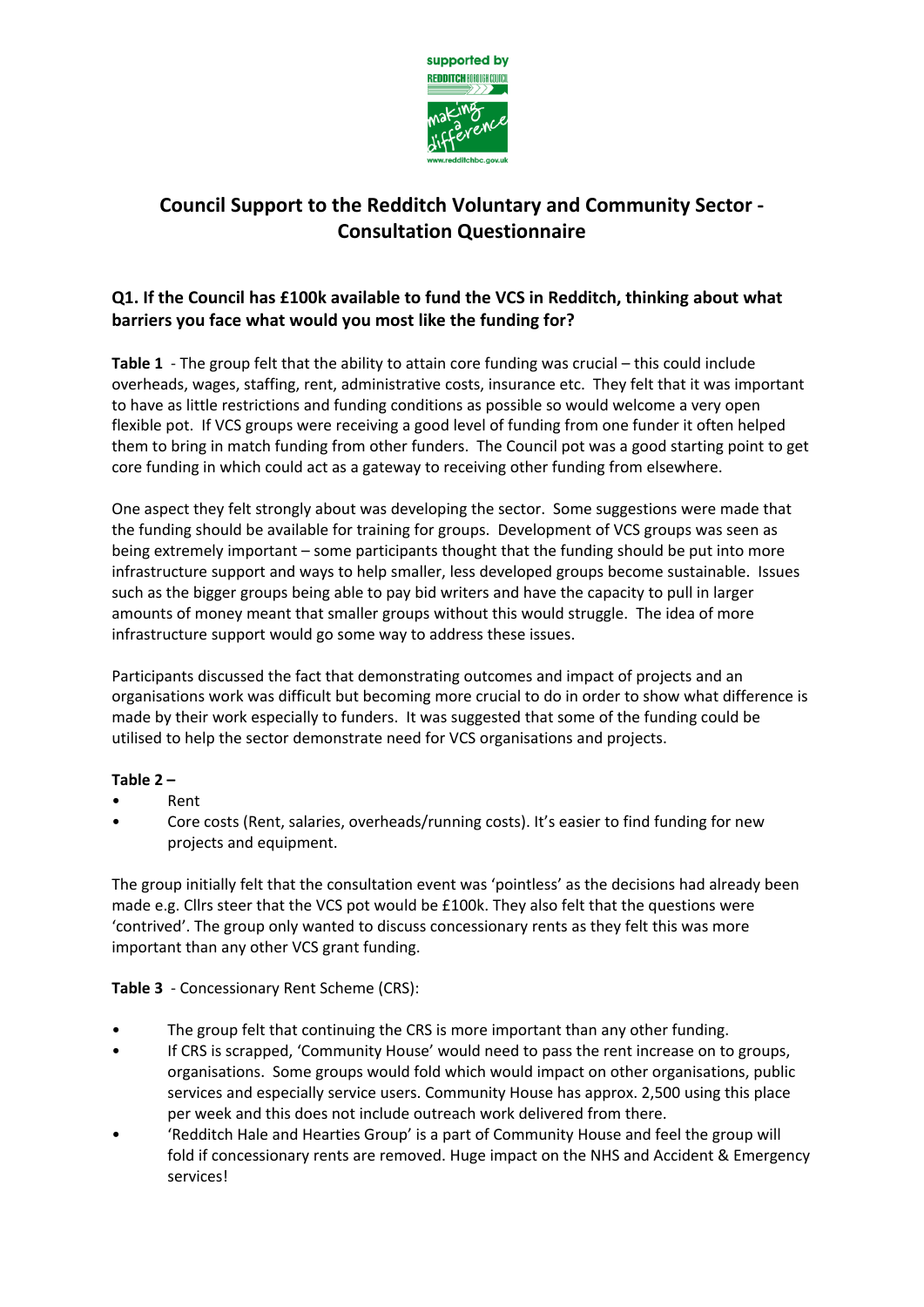- Groups cannot get their rent covered from anywhere else. Grants can be sourced for projects etc. but not rents.
- Need CRS as this is the 'stable foundation' for many VCS groups
- The group felt they could argue this was just a 'balance sheet' issue as it's not a grant saving.
- Concessionary Rents should be considered building by building e.g.'
	- 'real' commercial value
	- Cost of bringing them back in use making the building fit for purpose so someone/businesses would be interested in renting it. VCS have all the 'dregs' buildings
	- Location
- If VCS group leave/fold and then units can't be rented out it will cost more holding rates, loss of any rent, repairs, vandalism, particularly in the neighbourhood centres. Redditch Boxing Academy and REACH CIC did joint costings of impact to the Council - £23k in the 1st year; £47k in year two.
- 'Disadvantage' will escalate if groups go due to the CRS being removed.

• £100k to be used to employ staff to raise funds for groups e.g. bid writers/community development. Some group members disagreed – they want RBC to write bids and bring in funds to then distribute to groups. Bring in more funding, ring-fence for the VCS

- £100k to be used for rent concessions.
- Social Impact Assessment by RBC to see true worth of VCS and what they do.

• £100k to be used to facilitate the bringing together of VCS, sharing joint bid applications - 'grant funding consortiums'. Reinforce VCS infrastructure and strengthen groups –– both £100k and the officer post.

# **Other respondents** –

Core funding in order to assist in maintaining existing service to the children and families of the community remains the essential requirement – given that Touchstones needs around \$35k each and every tear – and all service is free to everyone that asks for it – and so we are utterly dependent upon grants, and individual and local group fundraising and free-will donations/ fundraising

I think a ratio of 80% to core costs and 20 % to projects would be a balanced approach although either way will not meet every one's needs. A contribution to core costs is most appropriate as our main tasks are not project based.

We currently do no not have premises to pay for so running costs too physically support the most vulnerable by means of practical assistance would be essential for us.

Ensuring the sustainability of core essential services and activities (and funding the core costs of these services) is a key priority for us. Although we do not currently receive any 'direct funding' for the core costs associated with key services, such as our Information & Advice service, the preferential business rates applied to our Redditch Retail Shops (which are our main source of income) and the reduced rental charges for the hire of community facilities (such as Community House) do have a positive impact on our operating costs. Removal of these 'concessions' would necessitate a re-evaluation of our support, services and activities for older people in Redditch and may result in the cessation of services due to rising core costs

As charity, a key barrier to piloting/ progressing new initiatives/ new ways of working is the fact that we do not have the available 'start-up-funds' to initiate new projects. We are currently benefiting from such funding being available to pilot initiatives such as its 'Pop Up I&A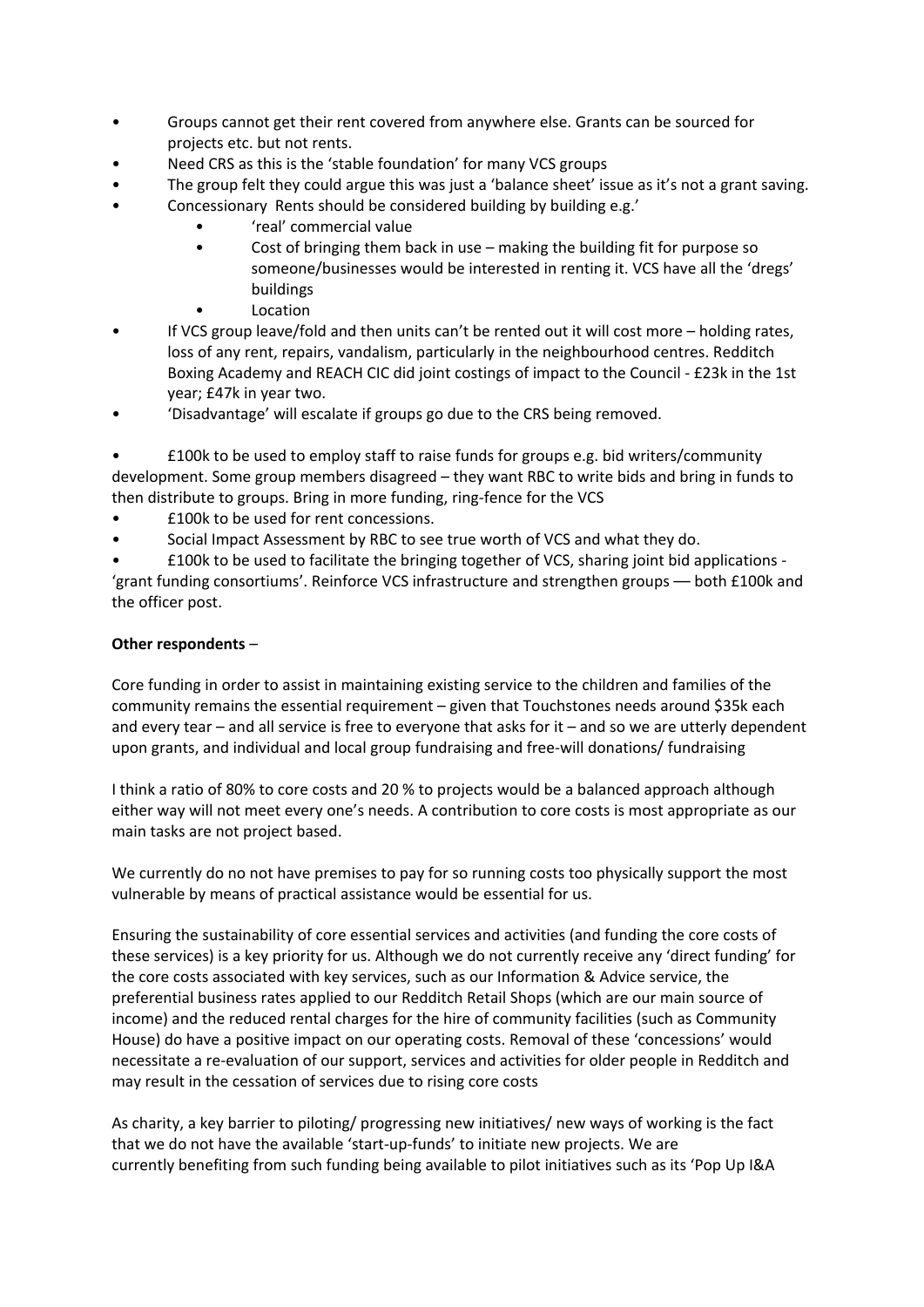Surgeries', which we hope will enable us to develop an approach which will help increase our support and reach across the district

# Q2. If it is felt there should be a mixture of uses what proportion of the funding should be **allocated for each use (e.g. 80% for core costs, 20% project funding).**

**Table 1** - The group felt that the criteria should be so relaxed that the bids for funding should be open for anything with no parameters around how many bids could be made for projects and how many for core costs. Again it was felt that a proportion of the money should be ring-fenced for infrastructure support which could be given to BARN.

### **Table 2 –**

• Case by case per organisation and their needs.

**Table 3 –** Nothing specific suggested.

### **Other respondents** -

From our perspective and for the reasons explained above we would advocate for the largest possible proportion / allocation to core / ongoing operations funding

I agree the example figures quoted as being a reasonable split – with some discretion to the awarding panel, perhaps a 10% margin.

Personally, I think as each group has a specific reason for doing what they do it varies on an individual basis so perhaps a little flexibility.

We support the suggestion that a key proportion of the funding should be allocated for core costs, but that a percentage should also be available to support project funding.

#### **Q3. What should be the maximum and minimum level of funding available to apply for?**

**Table 1** - The group again were quite flexible about this. There should be no minimum or maximum amount but groups should be able to bid for what they needed. If there was a maximum amount stipulated then it should be made clear to groups that they did not have to always bid for the maximum. The group felt that perhaps to make if fair, there should be a cap for large core cost bids at £5k and then the spread would go further. This had been raised in previous consultation about the old Grants scheme by members of BARN and the group agreed this would be sensible.

#### **Table 2** -

- £500 ring-fenced e.g. New Road Parents on income of less that £25k. Have £10k £15k in this pot. Minimal form, banks account and signatories.
- £25k plus organisations locally delivered and funded organisations (see Awards4All Form). £500+ to £5,000. Produce final accounts and link to RBC strategic purposes.

**Table 3** – Nothing specific suggested.

#### **Other respondents** –

We've previously relied on grants of £1000, per year but if the pot is being constrained to £100k, then I guess you will have to impose some logic for maximum allocations, based on likely number of applications and community impact.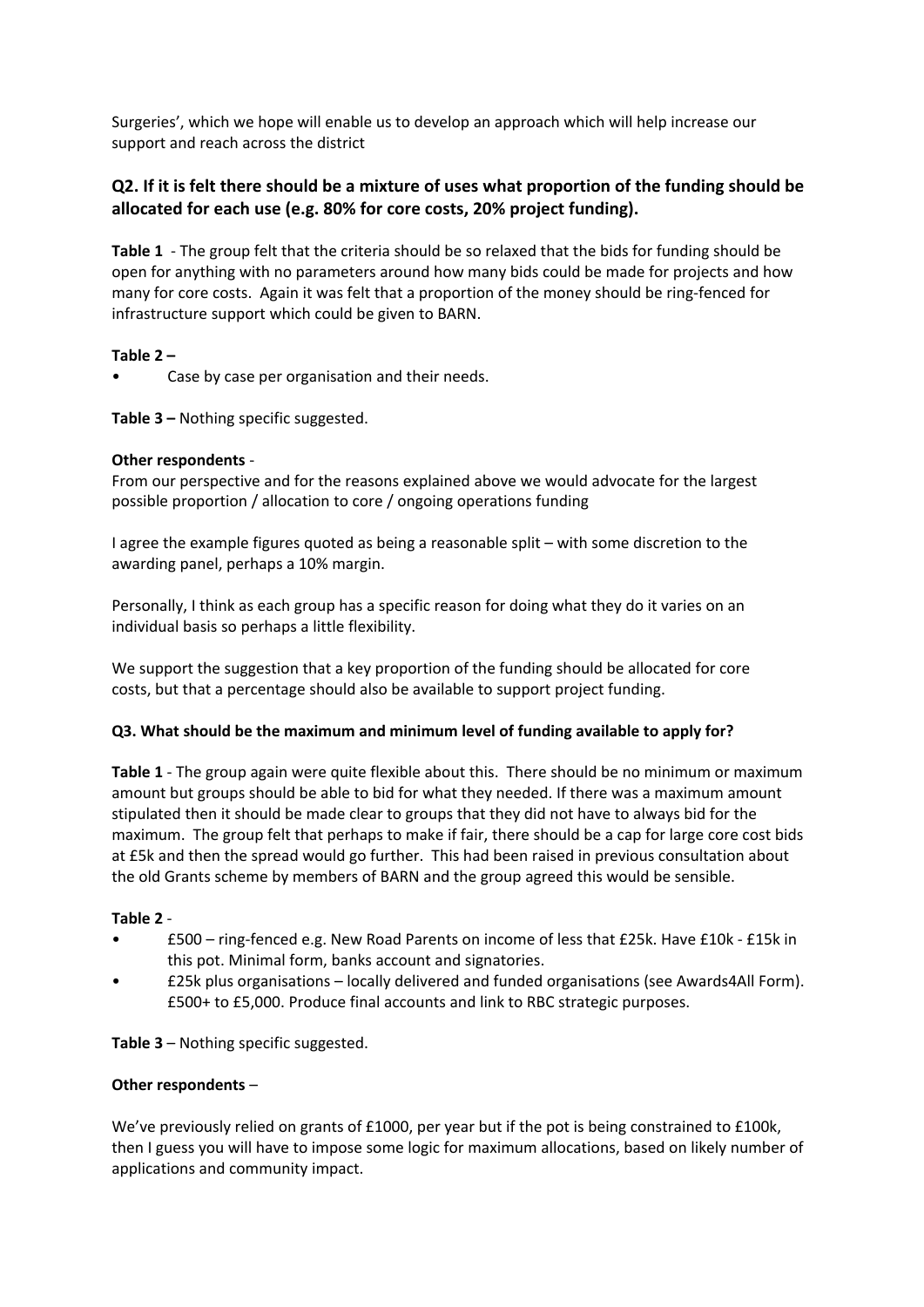We would say that there are many 'local' organisations that are large, and have well established fundraising capabilities, that can end up 'sucking' resources from all sorts of sources. We would argue that your funding should be for smaller, organisations, that are more critically dependant of just a few possible funding routes, and because like us they work with some of the most vulnerable and deprived parts of our community – can't and don't get any significant funding from service users / beneficiaries.

There will never be enough available; perhaps a cap of 5K per proposal, done in two rounds each year, with the 2nd round prioritising new applicants.

This should be determined on achievable impact to community and the amount of people benefitting.

Having key levels of 'available funding' is helpful (and to help ensure a parity in allocation of funding across the VCS in Redditch) however other key determining factors, such as 'need' and 'benefit', should be taken into consideration (hence if a service/ project exceeds a 'maximum' but has a significant long-term impact, it should still be considered)

# **Q4. Any other thoughts about the £100k 'general pot' model?**

**Table 1** - It was obviously felt that the proposed level of funding was not enough and that consultation on the amount on offer would have been welcomed.

The amount of money being brought into the town by the VCS was not recognised by the Council. Not only did VCS bring in money from other funders into the town but also the money they did bring in was made to go much further from the added value VCS organisations could bring to delivery e.g. volunteers, more flexible ways of working etc. It was questioned how best to evidence this. In real terms the Council may fund the sector to the level of £100k but in reality this was actually worth more.

The group felt that joint working was important between the Council and the VCS and were positive about future arrangements where VCS could co-design projects and services and have a role to play in the implementation of this. However, this would need to be resourced – capacity is an issue for the VCS sector engaging in this type of work and would not be possible on top of their main delivery.

The group touched on the need for the sector to work together to help each other and to share models of sustainability.

There was a question about any future role which might be focussed on enabling and helping the VCS to undertake some of the long term aspirational work – should this person come from the VCS rather than a Council background?

The group discussed the need to have a steady income stream – not all groups were looking to the Council to provide this and they were very able to go elsewhere to find funding. However this cut was seen as deep and it was generally felt that some groups would fold as a result of this. There was concern about who would pick up the most needy and vulnerable if groups did fold.

#### **Table 2 -**

• Needs to be a 'proper' assessment of 'NEED' across the VCS Organisations and their service users. Assessment of 'social impact' especially when VCS cannot be sustained or fails.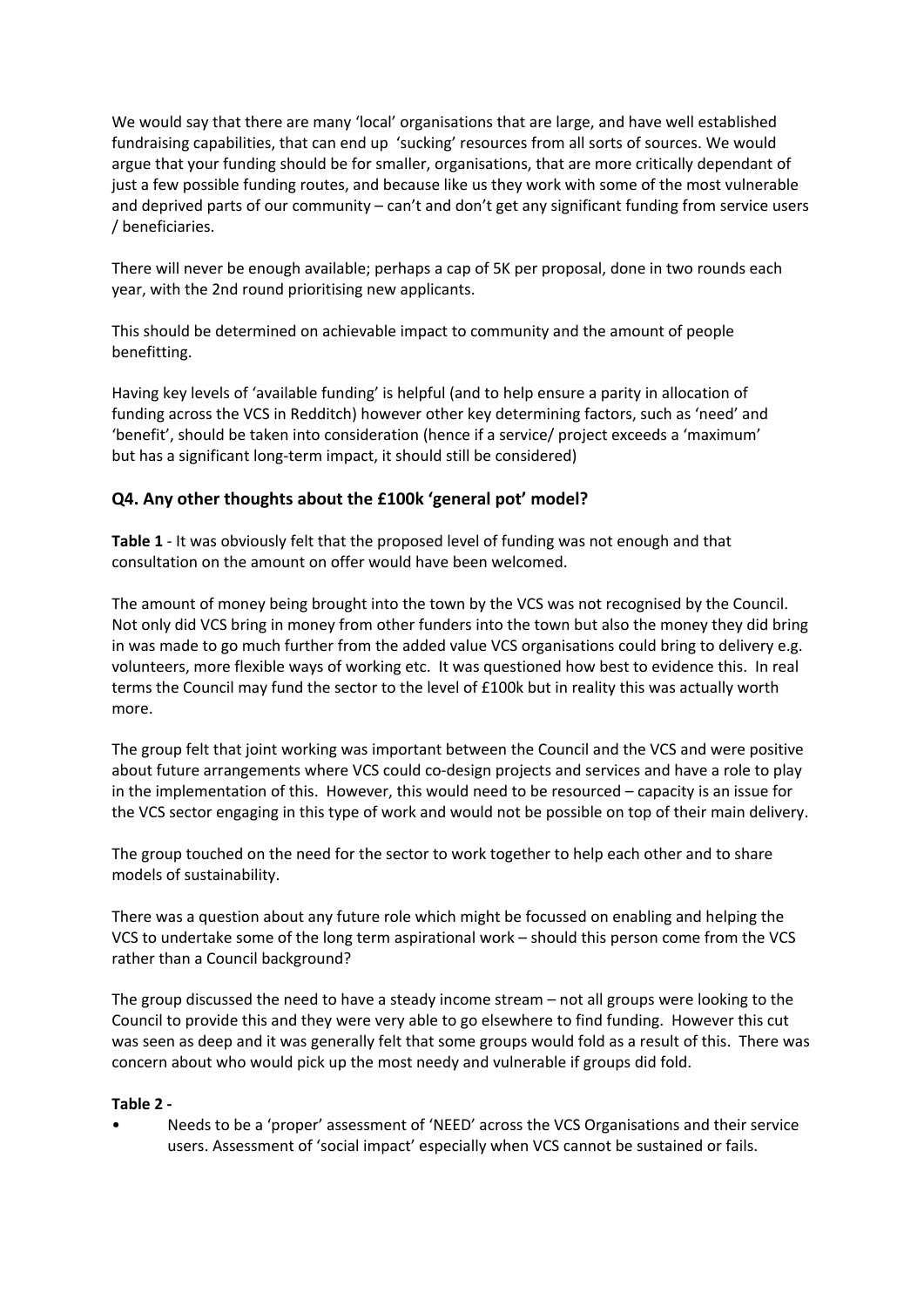**Table 3** – Nothing specific suggested.

#### **Other respondents** –

Given the limited amounts available the process needs to be simple to allocate and transparent in its outcomes.

Perhaps the council taking the decision annually on where to allocate its funds. It may be more practical and be divided up between all the groups and not just some. This would reduce paperwork and administration too.

It would be interesting to understand how the Council plans to evaluate and monitor the impact of a £100k 'General Pot'

# **Q5. What process should be used to allocate the £100k? E.g. Application forms? The time of year? Different rounds throughout the year? Around the Councils Strategic Purposes?**

**Table 1** - Participants liked the form currently used for the CCGS, however they generally disliked the new way of approaching their councillors for funding. They felt it was time consuming and the timeframe of the process of negotiating with councillors to then receiving the money could take a long time. Conversations with Councillors could be difficult as there could be conflicts of interest.

It was felt that the money should be allocated in time for the beginning of the new financial year so that groups could plan properly for that year ahead. The question was raised about how the RBC pot of funding aligned with other funding from the stator sector e.g. public health funding. Was there a way of better utilising the RBC pot alongside other funding pots? The example of Positive Activities was used – could some of the RBC pot be used to match fund the WCC /PH pot? Would this be a better use of public funding and create a bigger pot to achieve more?

# **Table 2 –**

Whatever process was put in place it needed to be fair and equitable with all groups enabled to bid into the pot.

- See points listed in response to question 3.
- Not online.
- First round decision by 31st March for £25k+ organisations. £500 pot throughout the year until spent.
- Not only online applications need to be paper copies as well.

**Table 3** – Nothing specific suggested.

#### **Other respondents** –

Application form, centralised decision making, - aligned to strategic purposes and community need / inability to self-provide

Two rounds a year. Any links to the "Strategic Purposes" need to be explicit and broadly interpreted. An on-line application form with a paper edition available for community-based organisations if needed. Monitoring reports should be simple and not too onerous; both financial and descriptive information linked to the grant application objectives to be collected.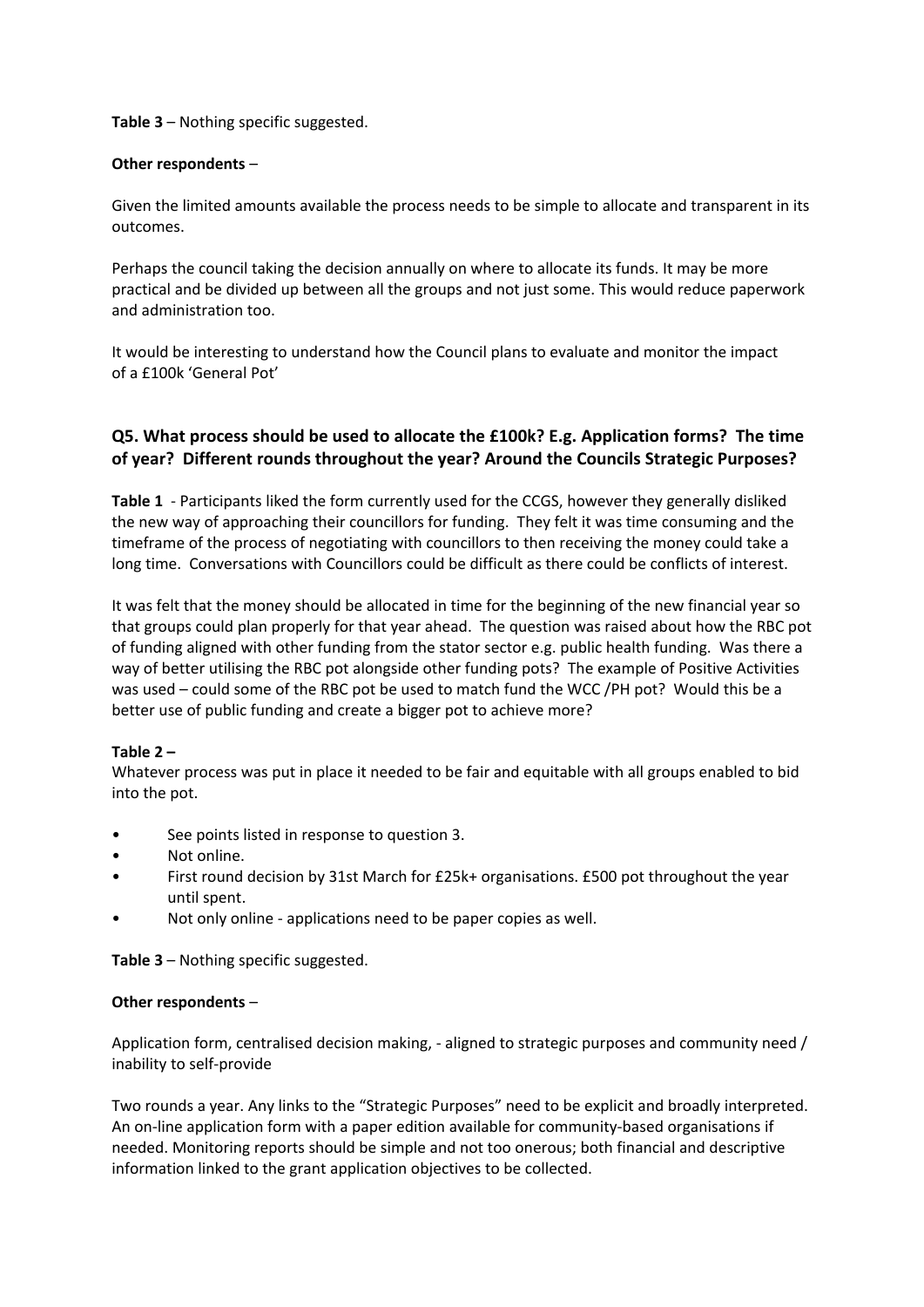Annually ready for funds to be received for the new tax year, then groups would know what amount they had and not have to wait for decisions which is difficult to budget.

The council's strategic purposes should be the priority and grants perhaps decided by the council as opposed to groups applying themselves.

An initial application form is probably the most effective means of the VCS submitting their requests but perhaps for Applications Requests over a specified amount, VCS representatives have the opportunity to discuss their application with a 'review panel'

Restricting funding applications to once a year does present a 'barrier', however, if members of the VCS are seeking support for core costs then they will want to know whether or not funding has been secured ASAP at the beginning of the Financial Year. Perhaps a proportion of the 'Pot' (20%?) could be held for a second round of funding applications (in September?)

In terms of the Council's Strategic Purposes, then we would expect there to be a link between the 'Purposes' and this funding in order to support the return on investment.

### **Q6. How can the Grants Officer (18 hour post) best support the VCS?**

**Table 1** - It was felt that the officer should not be duplicating any work which would be undertaken by BARN. The officer could help with how to access government funding. It was also felt that in the future they would have a role to play in any co-commissioning work.

One participant felt that the officer could be utilised to look at the impact of the roll out of social prescribing on the local VCS.

It was suggested that some of the £100k might be better spent in funding a full time post to support the VCS. Possibly could work with BARN more closely.

#### **Table 2** -

- Help and guidance for non-successful applications
- Case by case basis.

#### **Table 3** -

- More of a support role to guide, advise and help when applying for money.
- Bring organisations together and to look at joint funding bids. Co-ordinate though not just turning up to a meeting.
- Bring in large pots of funding / national level.
- Use other RBC officer hours e.g. accountants / solicitors / Grants officer etc. to support groups set up, run or develop.
- RBC to work in partnership with groups to lever in more funding e.g. Redditch Boxing Academy are looking at a piece of land and possibly £150k+ application to build a new community hub building. RBC officer to support/project manage.

#### **Other respondents -**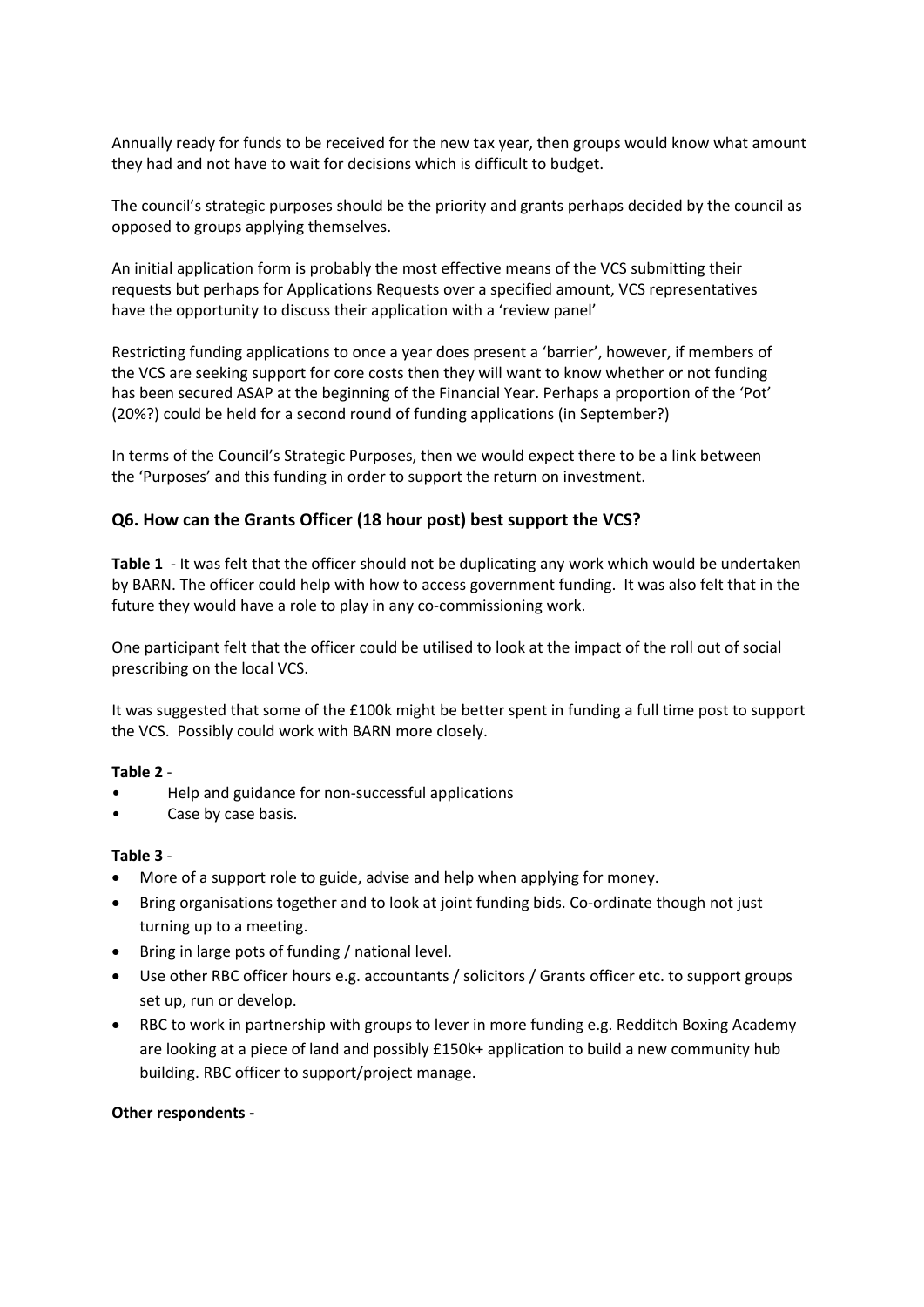As now – advice, processing and monitoring grant applications / grants - understanding the detail conditions that under-pin . justify why funds should be directed to certain organisations above others.

The postholder perhaps can help smaller organisations to source other funding opportunities to bring the amount of support available from outside of the Borough eg Lottery, to add to and compliment the Borough Council's financial contribution. Corporate objectives could be enhanced with a closer partnership working with the VCS.

Obviously listening to what's important to keep them all functioning but knowing about all the existing groups and then the new groups incorporated each year to try and assist the new ones too.

Support with the funding application process (to ensure that proposals meet the criteria prior to submission, as very few of the VCS organisations supporting people in Redditch have dedicated Fundraisers/ Bid Writers)

Identification of any similar requests/ opportunities across the VCS to see if there might be opportunities for a joint funding request

Support with identify other sources of funding that might be available (e.g. County Funding)

# **Q7. Any other comments not captured above?**

**Table 1** - It was noted that a lot of the groups felt that some of the language and statements made by politicians during the handling of the concessionary rent report was patronising and rude. They felt it belied the fact that many councillors did not know the VCS in Redditch well at all and what it did. They felt that they were not respected.

# **Table 2** -

Issues:

- Rent and CAB
- Wouldn't pay full rent for properties for the current state they are in.
- Members don't seem to be clear about what they can fund and more importantly what the VCS do.
- Section 24 letter clearly states that member decisions about council tax and members allowance have an impact of approx. 0.5millions over the next 5 years.
- Charity Commission states that for every £1 in the VCS equates to £10 in social value.
- Cost to RBC of administration to the scheme.
- Redditch Partnership needs to be involved in all medium and long-term collaborative and codesign.

# **Table 3** -

- Can we use section 106 monies? Working in partnership (groups and RBC to lead) to bring in new funding to build new (1-3) community hubs.
- Can it be introduced that all new developments/building projects need to contribute to the VCS and the VCS infrastructure?
- Councillors needed to be here PURDAH excuse is nonsense.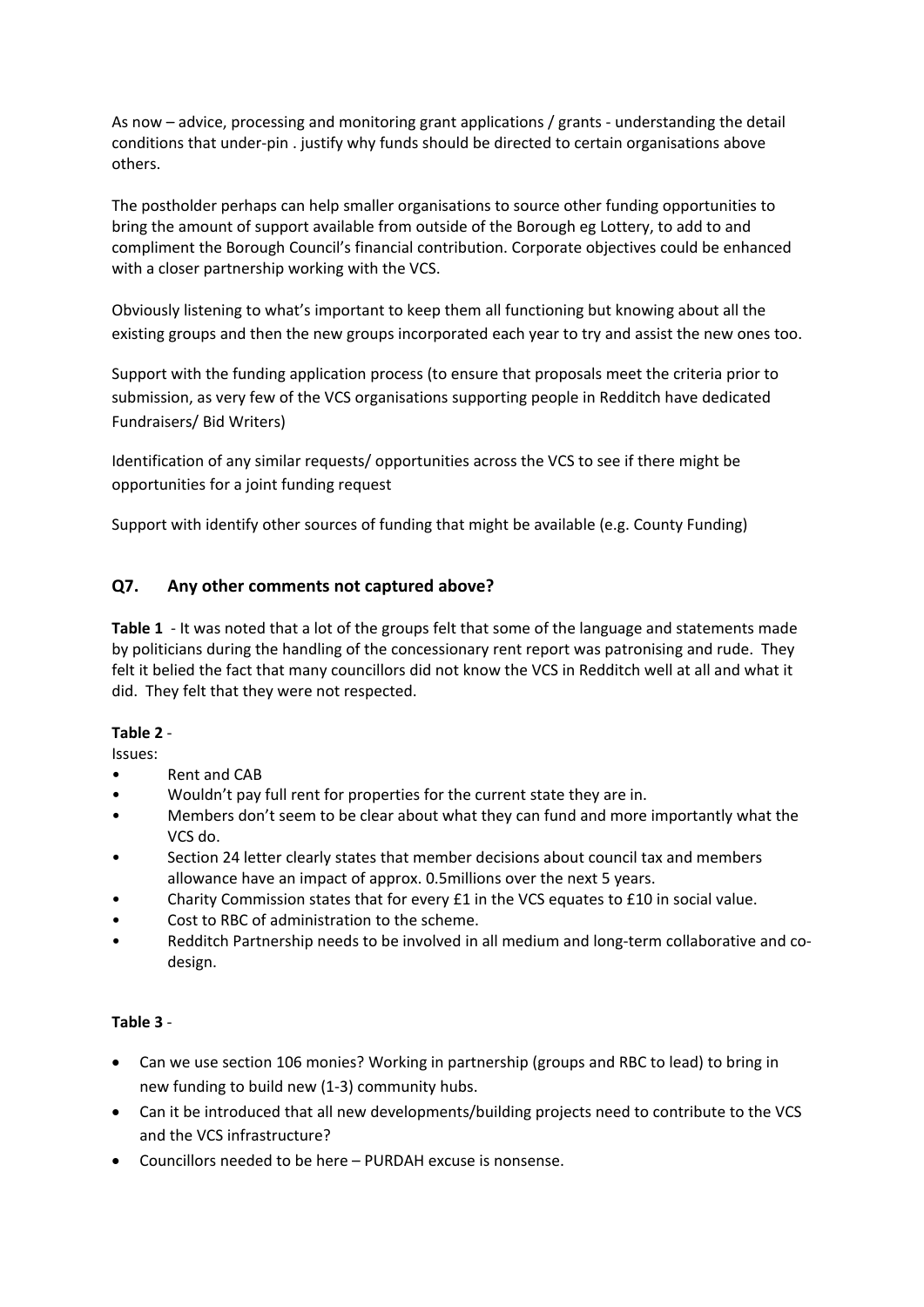- Regular consultation is needed. More dialogue between VCS and the Council, working together to achieve what we all want to achieve.
- Social Capital BSG / Community house / Homestart etc. If measured, Volunteers time etc. would show that VCS providing services for people in Redditch saves Council services and other statuary services.
- The group didn't feel the Council was interested in 'social capital just hard cash!
- Homestart have successfully used evidence / previous RBC funding as leverage to bring in large amount of other grant funding in the past. Helps groups to be 'credible', help with 'credibility'. This would struggle if VCS grants were to go or be reduced.
- Community , people joining together will be lost.
- The VCS deliver against RBC strategic purposes, Worcestershire's response to tackling loneliness, health and wellbeing agenda.
- VCS services are 'prevention' will spiral out of control and spill over to public services
- Local Ward Councillors need to take a deeper interesting in what's happening
- Long-term value of the VCS is huge this is short-term decision making which will impact longer term. Very costly and once VCS groups have gone you won't get them back.

### **Other respondents**

In our 8 years serving over 1000 bereaved children and young people in the local communities of Redditch we have been blown away by RBC's investment to organisations that work to transform the lives of people in the most needing parts of the local community. We have been and continue to be so, so grateful for the immense support we have received from RBC – support without which we couldn't and won't be able to come alongside and then transform the lives of some the town's most traumatised and vulnerable children, young people and their families – thank you, and in all the changes, long may it be able to continue.

I'm pleased that RBC is retaining its Grant Scheme and appreciates the 1+1=3 contribution to the Borough by the VCS.

As a new CIC it is like taking a gamble that your group is going to be able to sustain itself or get any funding at all. Perhaps a little more individual support at all levels would be good.

Whilst we understand the drivers for the recent changes to the 'Councillor Community Grants Scheme' it does impact organisations such as ourselves that are providing support and services across the District and who want to ensure a parity of support and services for residents throughout the Borough.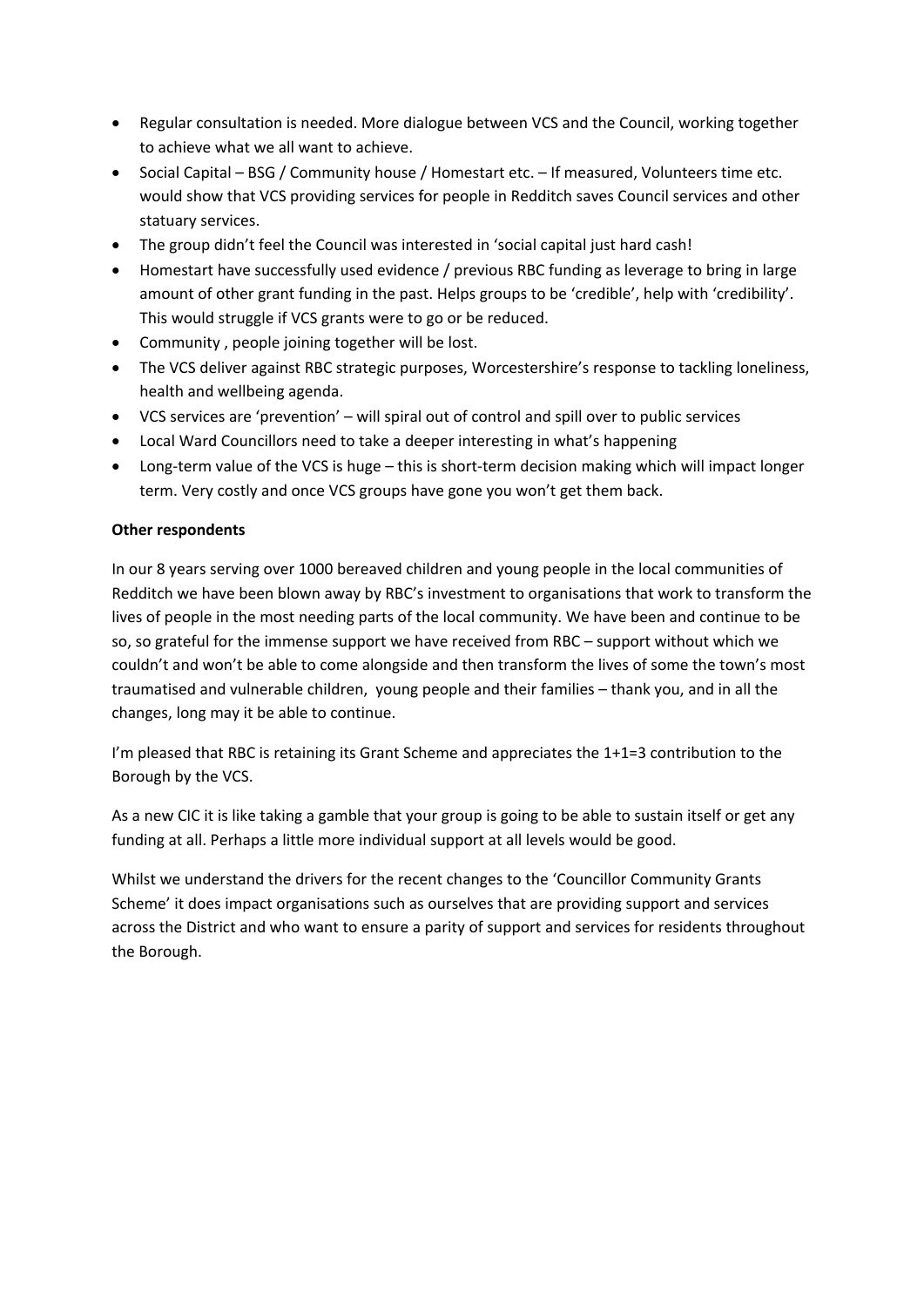# **Notes from Meeting with VCS Concessionary Rent Holders – 10th December 2019**

#### **In attendance:**

Officers – Judith Willis, Helen Broughton and Jeremy Williams VCS Representatives – Lynn Hancock – Bromsgrove and District Citizens Advice, Sarah Lee – Redditch Boxing Club, Gary Roskell – Bromsgrove and Redditch Network, Robin Baker – Oasis Christian Centre, Liz Williams –REACH CIC, John Witherspoon –Batchley Support Group, Mark Baron - Batchley Support Group, Lee MacKenzie – Sandycroft Centre, Jordan Cooke – Your Ideas.

Judith opened the meeting by welcoming everyone. She started by explaining that the purpose of the meeting was to discuss with VCS organisations that currently were part of the VCS Concessionary Rents scheme their views about the possible removal of the scheme and also how any future funding may be utilised to support them. Judith confirmed that the level of funding available to cover any future concessionary rent scheme and wider VCS Grants pot was £175k. There would be £50k available for the Financial Advice and Problem Solving service.

Points raised by VCS representatives at the meeting included:

- the fact that the £82k quoted as the Council's budget for the remaining 70% rent they do not receive from the VCS tenants was not an actual loss for the Council, it was just income not collected;
- if the Council removed the concessionary rent scheme some organisations would not be able to pay for their rent and would therefore close. Groups explained that it was very difficult to find funders who would fund core costs like rent. Rent could be put into funding bids as part of full cost recovery but this would not be enough to help maintain paying the rent. One organisation representative said they were due to make a decision about the future of their units in the New Year with a view to closing by the new financial year if the Council were to stop the scheme;
- the Council were cutting from the VCS twice (both concessionary rent scheme and the main VCS Grants pot). Representatives felt that Councillors did not understand what they did and what the impact would be if VCS organisations had to close because of the proposed changes;
- the costs to the Council of dealing with empty units would be far greater than if the Council continued to subsidise the current groups renting them;
- the Council was at risk of being financially worse off if the VCS withdrew from the units and they were then to remain vacant. A report had been written by the tenants affected which pointed out that along with the loss of income from rent, there would be a large amount of money to pay in business rates on the units which would actually cost the Council more than subsidising the current tenants and keeping the scheme;
- in some units, the Council paid to rent space on a sessional basis for various health and leisure activities – the rise in costs for the VCS organisations would mean a rise in cost for the Council to rent space for these activities;